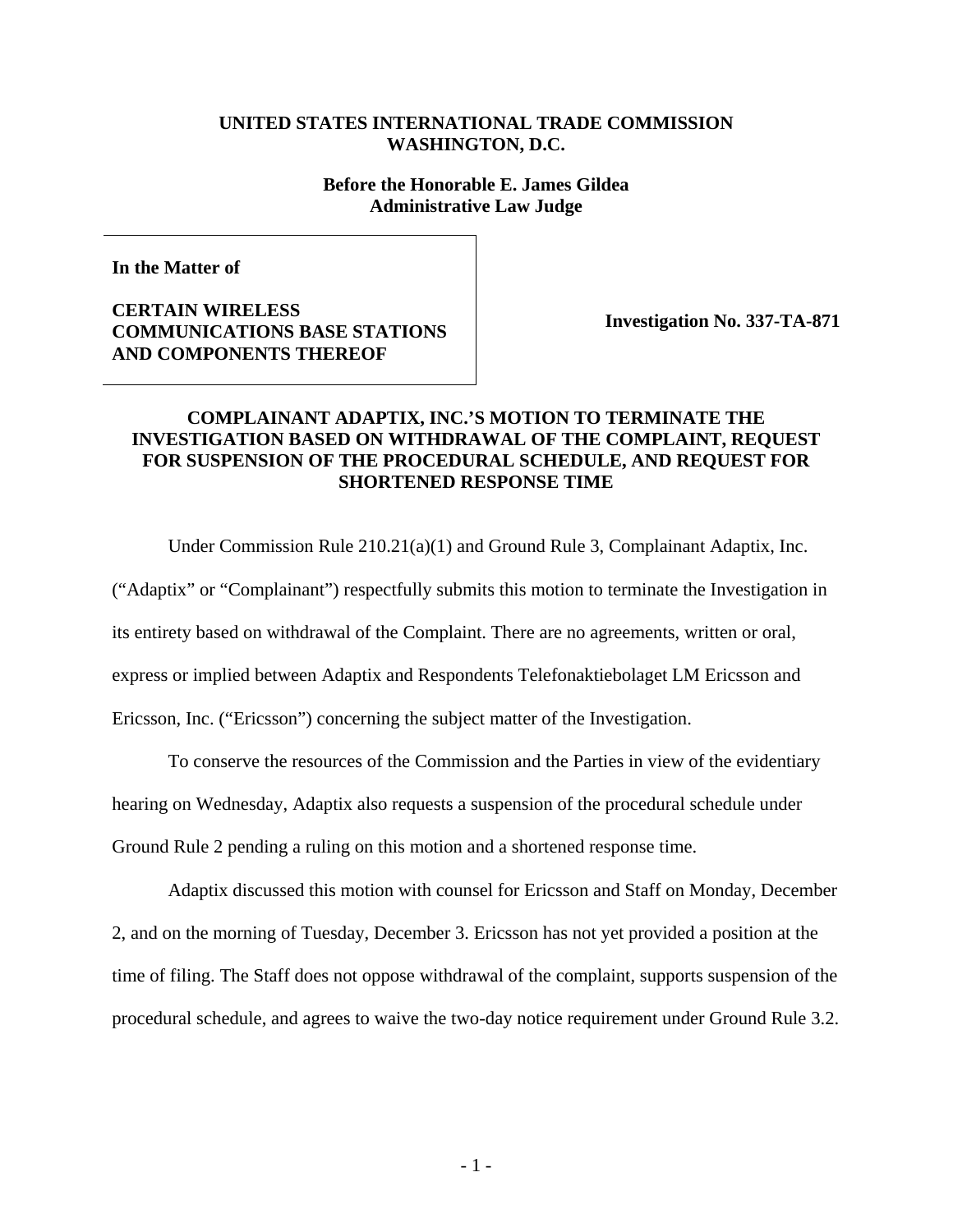Respectfully submitted,

Dated: December 3, 2013

By:

Counsel for Complainant Adaptix, Inc.

**Robert Greene Sterne** Daniel E. Yonan H. Keeto Sabharwal Michael D. Specht Nicholas J. Nowak Robert W. Molitors Jonathan Tuminaro Richard P. Hadorn Dallin G. Glenn STERNE, KESSLER, **GOLDSTEIN & FOX PLLC** 1100 New York Avenue NW Washington, DC 20005  $(202)$  371-2600

Paul J. Hayes Samiyah Diaz Steven E. Lipman HAYES, MESSINA, GILMAN AND **HAYES LLC** 300 Brickstone Square, 9th Floor Andover, MA 01810  $(978) 809 - 3850$ 

 $-2-$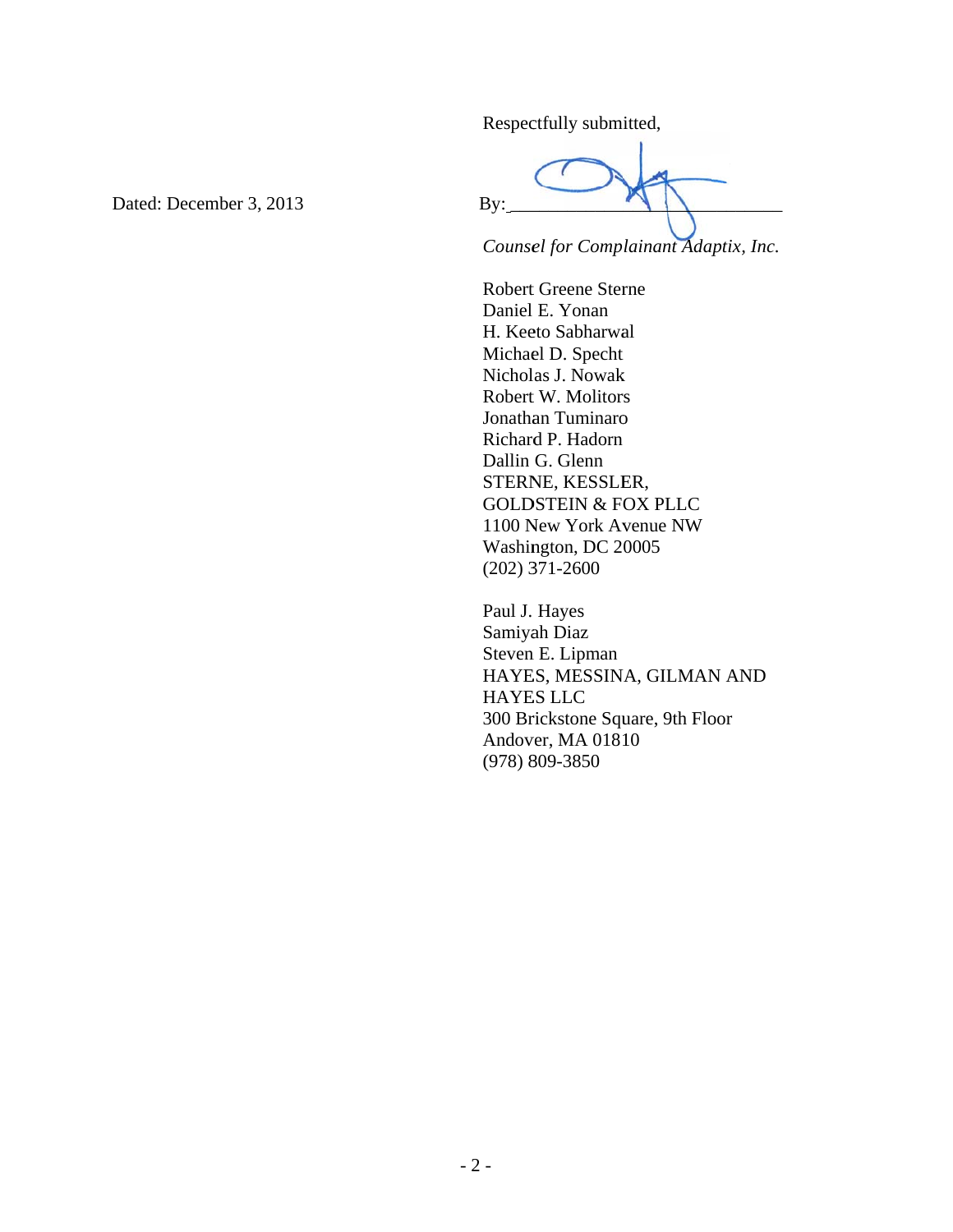# **UNITED STATES INTERNATIONAL TRADE COMMISSION WASHINGTON, D.C.**

#### **Before the Honorable E. James Gildea Administrative Law Judge**

**In the Matter of** 

**CERTAIN WIRELESS COMMUNICATIONS BASE STATIONS AND COMPONENTS THEREOF** 

**Investigation No. 337-TA-871**

# **COMPLAINANT ADAPTIX, INC.'S MEMORANDUM IN SUPPORT OF ITS MOTION TO TERMINATE THE INVESTIGATION BASED ON WITHDRAWAL OF THE COMPLAINT, REQUEST FOR SUSPENSION OF THE PROCEDURAL SCHEDULE, AND REQUEST FOR SHORTENED RESPONSE TIME**

Complainant Adaptix, Inc. ("Adaptix" or "Complainant") respectfully submits this memorandum of points and authorities in support of its motion to terminate the Investigation in its entirety based on withdrawal of the Complaint, request for suspension of the procedural schedule, and request for shortened response time.

### **I. Background**

Adaptix filed its Complaint on January 24, 2013, alleging that Telefonaktiebolaget LM Ericsson and Ericsson Inc. (collectively "Ericsson") has imported certain wireless base stations and components thereof that infringe U.S. Patent No. 6,870,808, assigned to Adaptix, in violation of Section 337. The Commission instituted this Investigation by Notice published in the Federal Register on March 1, 2013. *See* 78 Fed. Reg. 13895-96 (Mar. 1, 2013). The hearing is scheduled for December 4-11, 2013. *See* Order No. 15 (Oct. 30, 2013).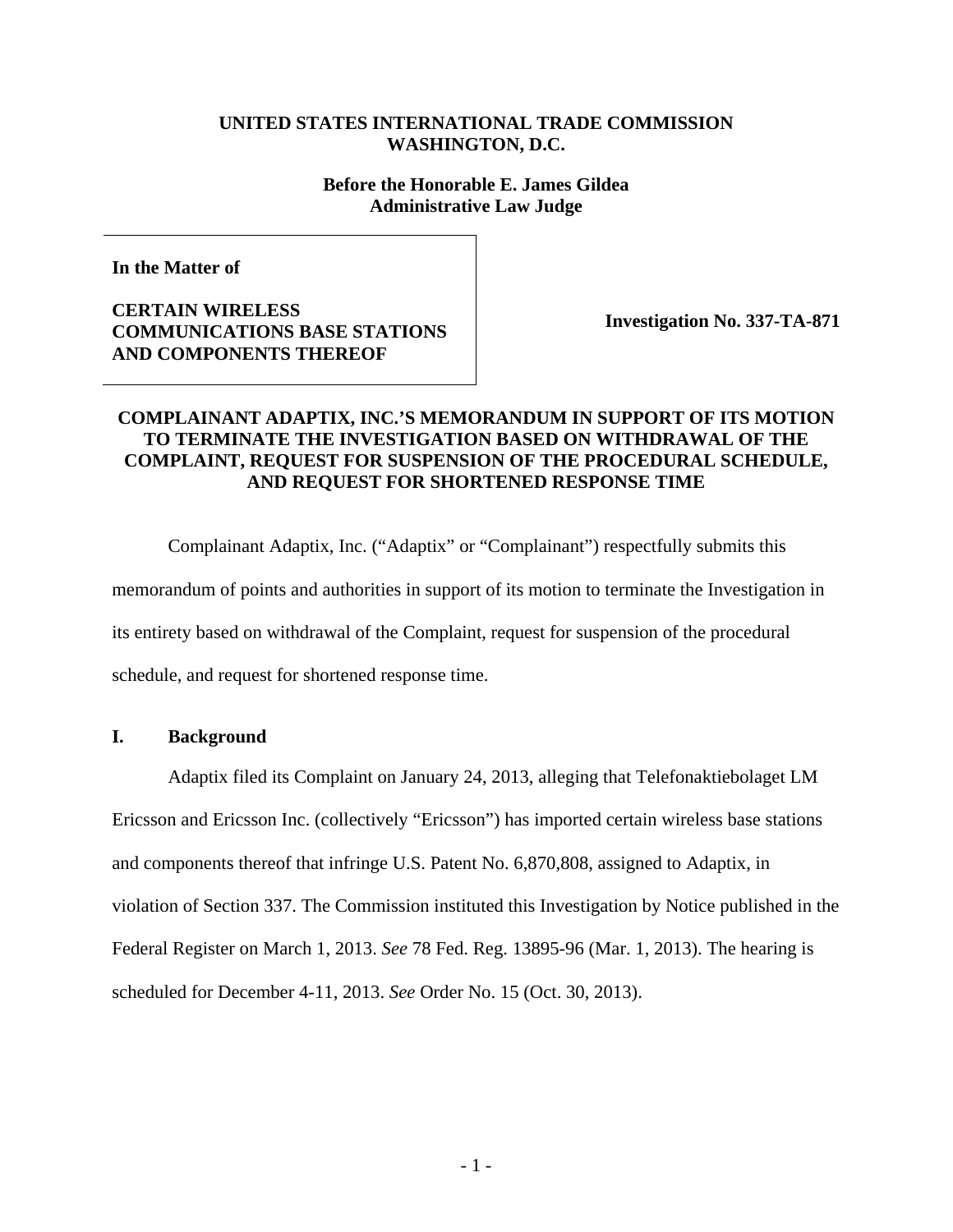### **II. Relevant Law**

Commission Rule  $210.21(a)(1)$  permits a complainant to move to withdraw its complaint "at any time prior to the issuance of an initial determination on violation … on the basis of withdrawal of the complaint." 19 C.F.R. § 210.21(a)(1). "The presiding administrative law judge may grant the motion in an initial determination upon such terms and conditions as he deems proper." *Id.* Section 337 does not permit termination of an investigation "with prejudice" based upon withdrawal of a complaint. *Certain Bar Clamps, Bar Clamp Pads, And Related Packaging Display, and Other Materials*, Inv. No. 337-TA-429, Comm'n Op. at 7 (Feb. 13, 2001); *Certain Hand-held Meat Tenderizers*, Inv. No. 337-TA-647, Order No. 6 (Sep. 5, 2008) (same).

The Commission has stated that "in the absence of extraordinary circumstances, termination of the investigation will be readily granted to a complainant during the prehearing stage of an investigation." *Certain Hand-Held Meat Tenderizers*, Inv. No. 337-TA-647, Order No. 6 at 2 (Sep. 5, 2008) ("*Meat Tenderizers*"), *citing Certain Ultrafiltration Membrane Systems, and Components Thereof, Including Ultrafiltration Membranes*, Inv. No. 337-TA-107, Commission Action and Order at 2 (March 11, 1982). A respondent's objection has been found not to constitute an exceptional circumstance warranting denial of a motion for termination based upon withdrawal of the complaint. *Meat Tenderizers* at 2, *citing Certain Single In-Line Memory Modules and Products Containing Same*, Inv. No. 337-TA-336 (June 18, 1992) (unreviewed initial determination).

Under Ground Rule 2, modifications to the procedural schedule may be requested by any party through written motion showing good cause.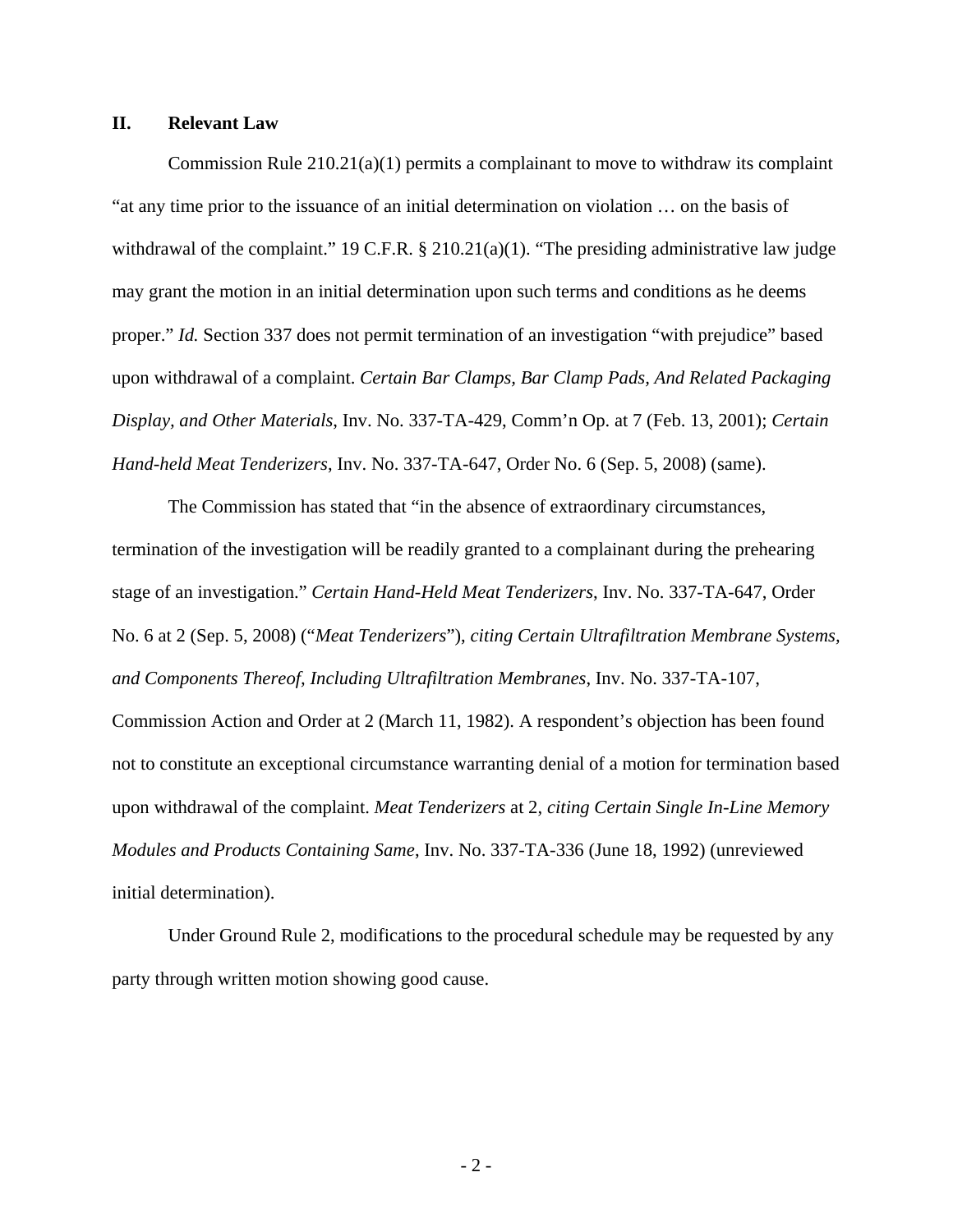# **III. Argument**

Adaptix submits that there are no extraordinary circumstances in this Investigation that weigh against the Commission's practice of granting termination during the prehearing stage. Additionally, termination of the Investigation is in the interest of the Commission, the Parties, and the public because it will conserve public and private resources. *See Certain Mobile Electronic Devices Incorporating Haptics*, Inv. No. 337-TA-834, Order No. 35 (Mar. 27, 2013) ("granting the [motion to terminate] will result in the conservation of public and private resources") (unreviewed). Finally, Adaptix has made the required certification that there are no agreements, written or oral, express or implied, between the parties concerning the subject matter of the Investigation.

The conservation of public and private resources provides good cause to suspend the procedural schedule pending resolution of the motion to terminate. *See Certain Devices for Mobile Data Communication*, Inv. No. 337-TA-809, Order No. 60 at 2 (terminating the investigation based on withdrawal of Complaint and suspending the procedural schedule) (unreviewed).

For the reasons stated, Adaptix's motion for termination of the Investigation based on withdrawal of the Complaint, request to suspend the procedural schedule, and request for shortened response time should be granted.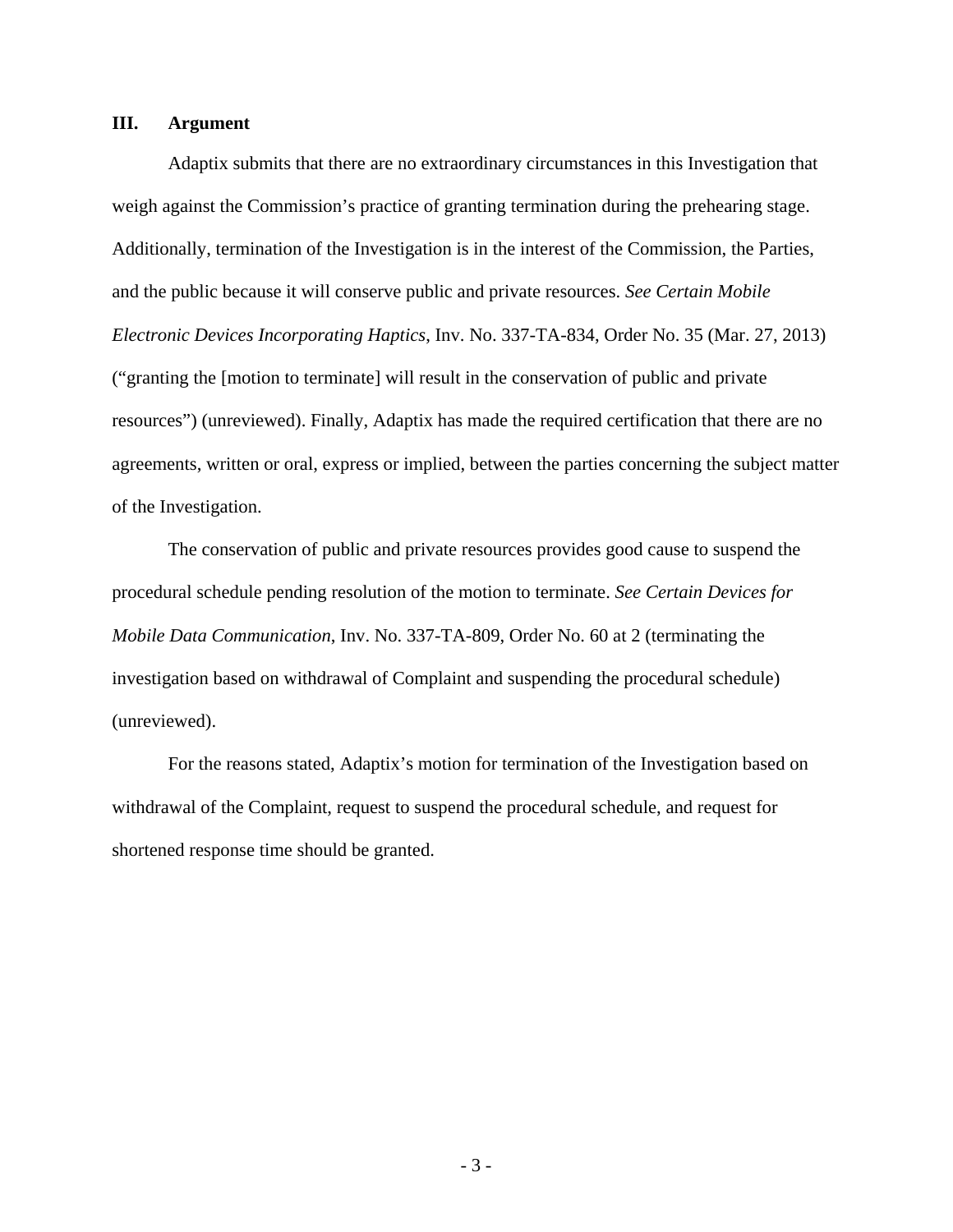Respectfully submitted,

Dated: December 3, 2013

By:

Counsel for Complainant Adaptix, Inc.

**Robert Greene Sterne** Daniel E. Yonan H. Keeto Sabharwal Michael D. Specht Nicholas J. Nowak Robert W. Molitors Jonathan Tuminaro Richard P. Hadorn Dallin G. Glenn STERNE, KESSLER, **GOLDSTEIN & FOX PLLC** 1100 New York Avenue NW Washington, DC 20005  $(202)$  371-2600

Paul J. Hayes Samiyah Diaz Steven E. Lipman HAYES, MESSINA, GILMAN AND **HAYES LLC** 300 Brickstone Square, 9th Floor Andover, MA 01810  $(978) 809 - 3850$ 

 $-4-$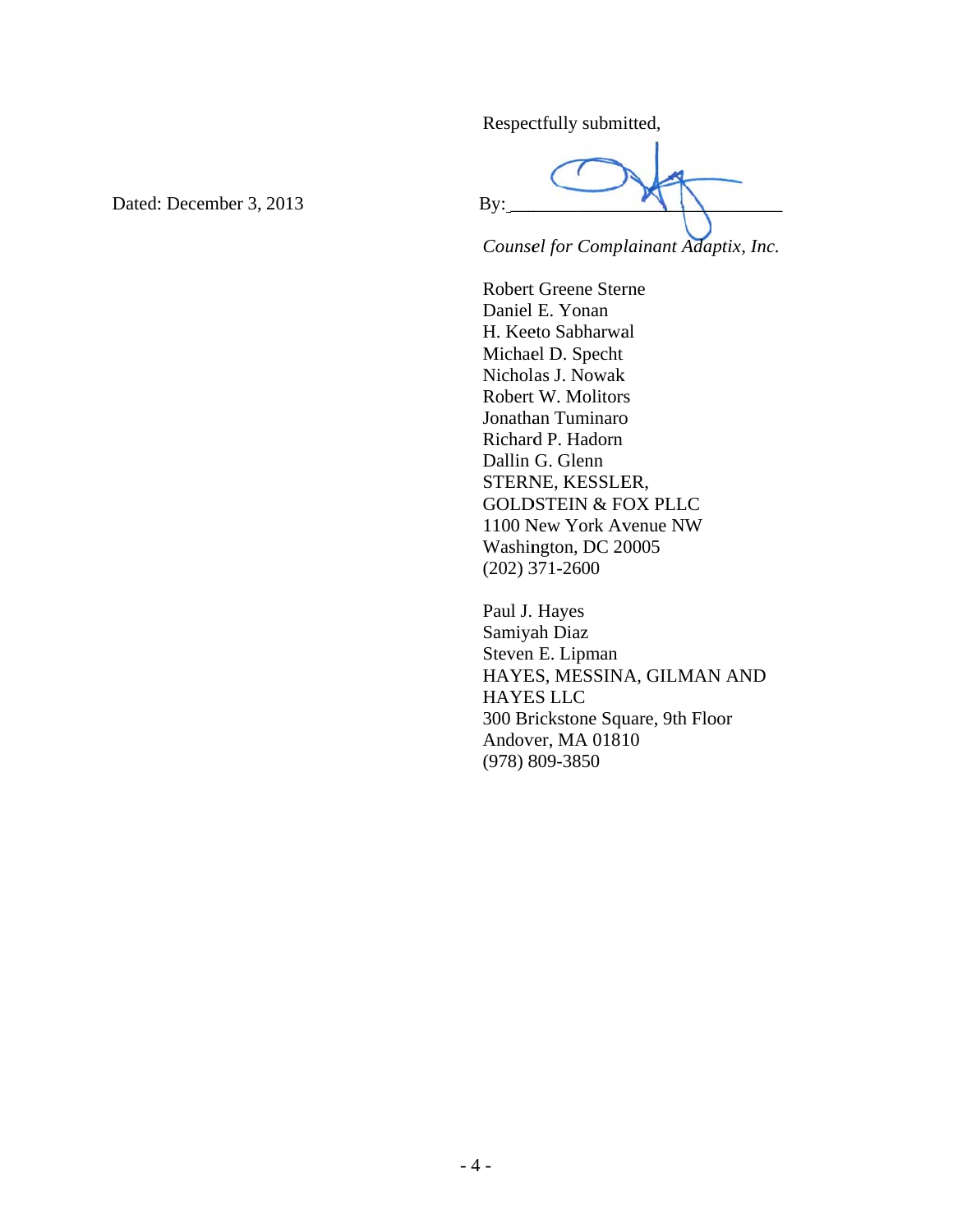# **CERTAIN WIRELESS COMMUNICATIONS BASE STATIONS AND COMPONENTS THEREOF**

# **CERTIFICATE OF SERVICE**

I, Hannah J. Robinson, hereby certify that on this day, December 3, 2013, true and correct copies of the foregoing **COMPLAINANT ADAPTIX, INC.'S MOTION TO TERMINATE THE INVESTIGATION BASED ON WITHDRAWAL OF THE COMPLAINT, REQUEST FOR SUSPENSION OF THE PROCEDURAL SCHEDULE, AND REQUEST FOR SHORTENED RESPONSE TIME** were filed and served upon the following as indicated:

| The Honorable Lisa R. Barton               | Via Electronic filing (EDIS)                |
|--------------------------------------------|---------------------------------------------|
| <b>Acting Secretary</b>                    | Via Hand Delivery (8 copies)                |
| <b>U.S. International Trade Commission</b> | Via First Class Mail                        |
| 500 E Street, S.W., Room 112               | Via Electronic Mail                         |
| Washington, D.C. 20436                     | Via Overnight Courier                       |
| Hon. E. James Gildea                       | Via Hand Delivery (2 copies)                |
| Administrative Law Judge                   | Via First Class Mail                        |
| <b>U.S. International Trade Commission</b> | Via Electronic Mail (attorney advisor only) |
| 500 E Street, S.W.                         | Via Overnight Courier                       |
| Washington, D.C. 20436                     |                                             |
| Attorney Advisor: Sarah Zimmerman          |                                             |
| Email: Sarah.Zimmerman@usitc.gov           |                                             |
| Monica Bhattacharyya, Esq.                 | Via Hand Delivery                           |
| <b>Investigative Attorney</b>              | Via First Class Mail                        |
| Office of Unfair Import Investigations     | Via Electronic Mail                         |
| U.S. International Trade Commission        | Via Overnight Courier                       |
| 500 E Street, S.W., Room 401               |                                             |
| Washington, D.C. 20436                     |                                             |
| Monica.Bhattacharyya@usitc.gov             |                                             |
| <b>Thomas L. Jarvis</b>                    | Via Hand Delivery                           |
| <b>Paul C. Goulet</b>                      | Via First Class Mail                        |
| Winston & Strawn LLP                       | Via Electronic Mail                         |
| 1700 K Street, N.W.                        | Via Overnight Courier                       |
| Washington, D.C. 20006                     |                                             |
| tjarvis@winston.com                        |                                             |
| pgoulet@winston.com                        |                                             |
| Counsel for Respondents Ericsson Inc. and  |                                             |
| Telefonaktiebolaget LM Ericsson            |                                             |